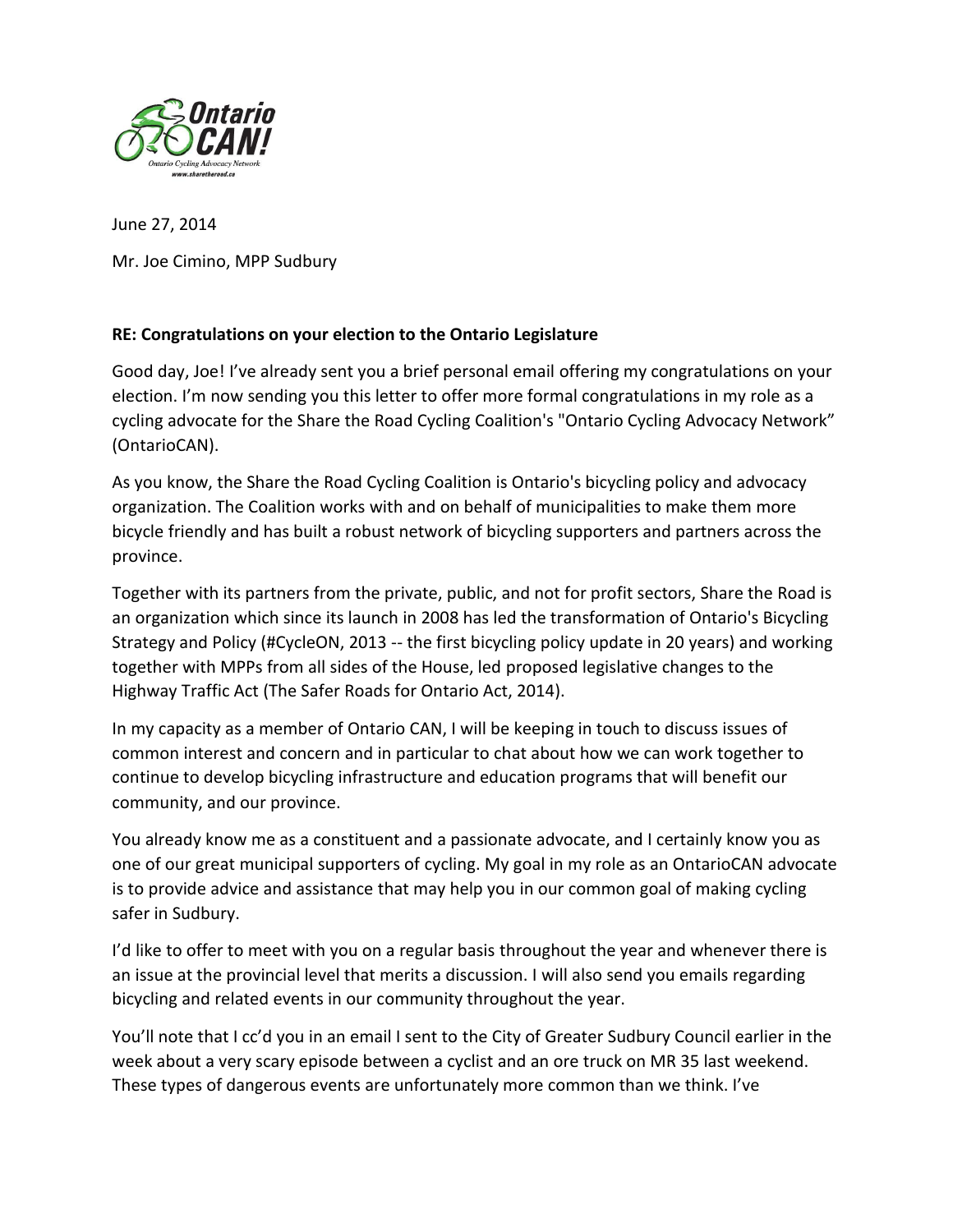personally recently had some very nerve-racking situations with large trucks on Lasalle Boulevard.

The recent events highlight the fact that we desperately need safer cycling infrastructure in Greater Sudbury. The province has a real role to play in moving this agenda forward in our City.

As a matter of priority, Share the Road will be working to ensure that the 'Keeping Ontario Roads Safe Act,' is reintroduced in the Legislature quickly. We will also be working to ensure the implementation of #CycleON, Ontario's Bicycling Strategy. We would value your support in helping to make sure this happens.

As you may know, according to polling done by Share the Road, 4% of Ontarians -- or close to 500,000 of us -- ride our bicycles daily. Bicycling is on the rise – I see many more cyclists riding around in Sudbury than ever before. Unfortunately, most of them are cycling illegally on our sidewalks because they are afraid to cycle on our roads. The people of Greater Sudbury, and all Ontarians will benefit from increased investment in this area.

Once the Budget passes and you are back in the constituency for the summer, I would value the opportunity to meet with you to touch base on some of the key cycling issues before the fall.

In the meantime, congratulations once again on your election.

Sincerely,

Rachelle Niemela OntarioCAN member Share the Road Cycling Coalition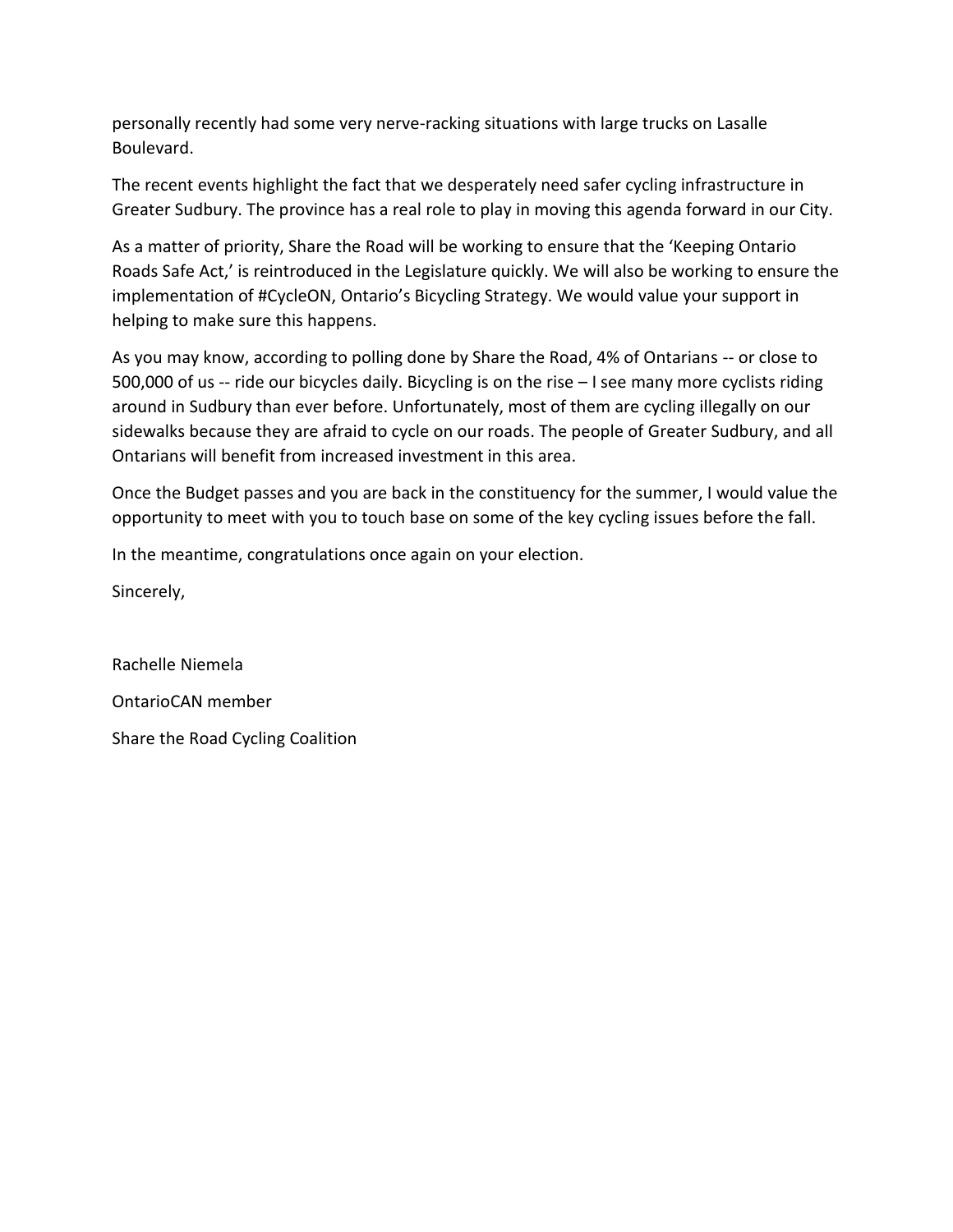

June 27, 2014 Ms. France Gélinas, MPP Nickel Belt

## **RE: Congratulations on your election to the Ontario Legislature**

Bonjour! As a member of the Share the Road Cycling Coalition's "Ontario Cycling Advocacy Network" (OntarioCAN), I wanted to send a short note of congratulations on your re-election to the Ontario Legislature.

I also want to thank you for filling out our cycling survey prior to the election and for your great support of cycling. We posted the information on our website, and advertised the responses via facebook and twitter. These social media posts were picked up by a number of people in our network, including the local media, so your views were certainly circulated widely!

As you know, together with its partners from the private, public, and not for profit sectors, Share the Road is an organization which since its launch in 2008 has led the transformation of Ontario's Bicycling Strategy and Policy (#CycleON, 2013 -- the first bicycling policy update in 20 years) and working together with MPPs from all sides of the House, led proposed legislative changes to the Highway Traffic Act (The Safer Roads for Ontario Act, 2014).

In my capacity as a member of Ontario CAN, I will be keeping in touch to discuss issues of common interest and concern and in particular to chat about how we can work together to continue to develop bicycling infrastructure and education programs that will benefit our community, and our province.

We've met several times already, and you've certainly made an impression as a great supporter of cycling. Moving forward, my goal in my role as an OntarioCAN advocate is to provide advice and assistance that may help you in our common goal of making cycling safer in Sudbury.

I'd like to offer to meet with you on a regular basis throughout the year and whenever there is an issue at the provincial level that merits a discussion. I will also send you emails regarding bicycling and related events in our community throughout the year.

You'll note that I cc'd you in an email I sent to the City of Greater Sudbury Council earlier in the week about a very scary episode between a cyclist and an ore truck on MR 35 last weekend. These types of dangerous events are unfortunately more common than we think. I've